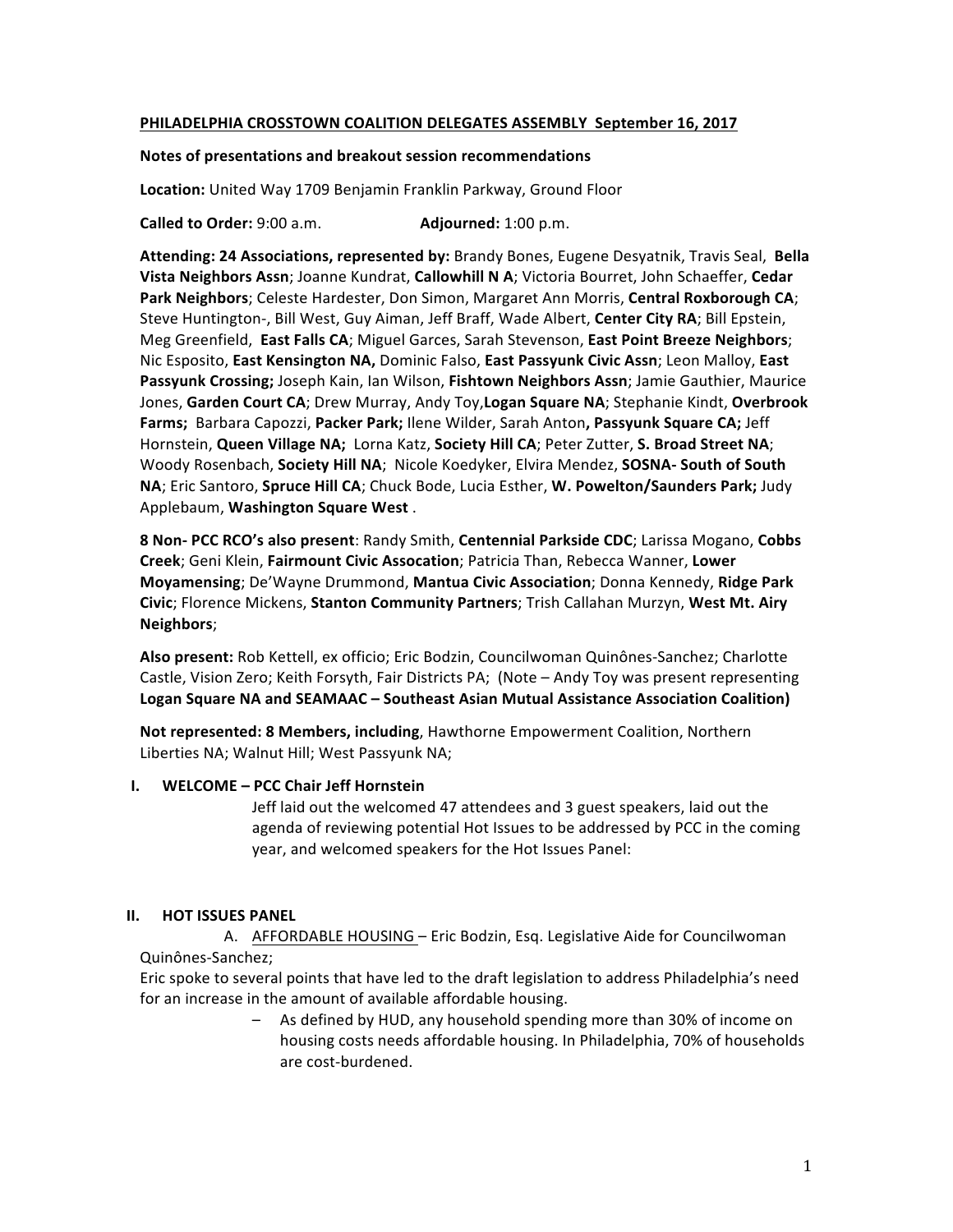- $-$  There is a deficit of 69,000 available homes for people falling in the \$30,000 to \$50,000 annual income bracket, who fall short at least \$500/month of needed income to cover housing costs.
- $-$  The question arises  $-$  is this also an income problem in addition to an Affordable Housing problem
- Federal housing funds are decreasing. We need to develop programs with developers to address this problem.
- Mixed Income Housing Programs how would this model work in different sections of he City? NYC, Baltimore, Chicago have Inclusionary Housing programs. We are asking developers building 10 or more units to set aside 1 unit for Affordable Housing for every 9 units build.
- Tools to do this include:
	- $\circ$  Zoning Based tools: allowing variances on density, height, parking
	- $\circ$  Land Bank this applies to both public land and the acquisition of large underused structures
	- $\circ$  Traditional based subsidies what can we do to encourage Affordable Housing
- B. VISION ZERO Charlotte Castle, OTIS (Office of Transportation and Infrastructure Systems)

Charlotte said that Vision Zero is a plan adopted by the City of Philadelphia to address fatalities caused by traffic accidents. The implementing agencies are the Streets Department and Water Department.

- Statistics show in recent years in Philadelphia, on average 100 people are killed annually in traffic accidents. Of these, 4 are children.
- $-$  Vision Zero is a program that was started in Sweden. It is designed around the fundamental concept that human error is unpredictable but that SPEED is the fundamental predictor in crash survival.
- $-$  Philadelphia is one of 26 cities that have adopted Vision 0. It has a death rate higher than that in NYC and LA. The mayor has established a goal for Vision Zero to get the City to 0 fatalities by year 2030.
- Part of the program is designed to design roads for people who are under 8 and over 80 years of age, as these two categories are the least likely to survive crashes.
- Lower income neighborhoods are disproportionately affected by crashes; the majority of accidents occur on just 12% of the streets
- Techniques to address high-accident areas include traffic-calming techniques such as speed cushions, and automated enforcement systems, where cameras trigger tickets being issued. Other cities have seen tickets go down overall with the use of this technique. A Vision Zero goal is to have 0 tickets issued on Roosevelt Blvd.
- HEAT Map goes live on September  $28^{th}$  it will show accident data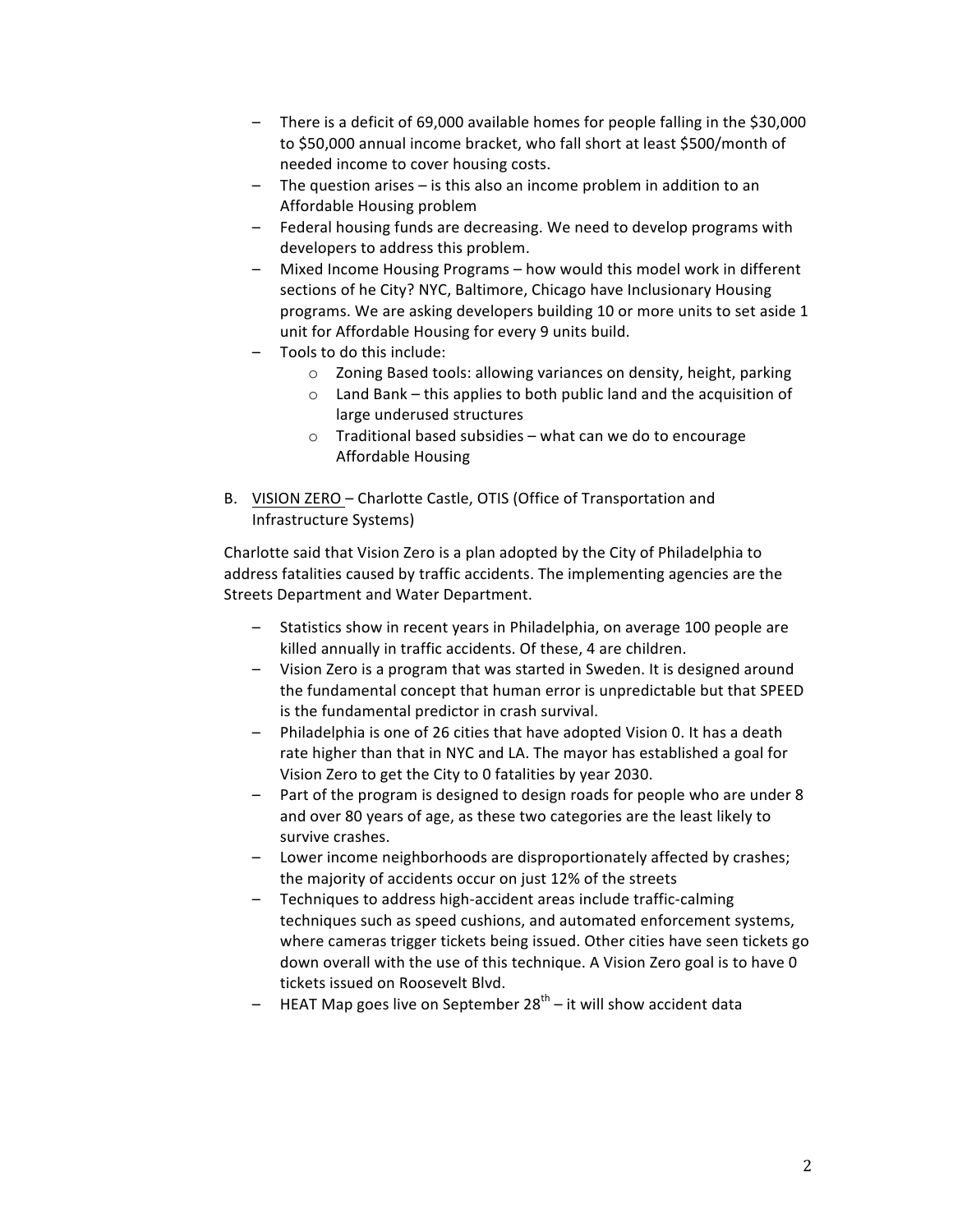- C. FAIR DISTRICTS PA: GERRYMANDERING Keith Forsyth, Philadelphia Coordinator and Counties Coordinator for FD-PA
	- FD-PA is an all-volunteer organization, established 1  $\frac{1}{2}$  years ago, started by the League of Women Voters. Its goal is to end political gerrymandering. The US Constitution gives states the rights to determine boundaries of Congressional districts. In PA, our process goes back to the  $19<sup>th</sup>$  century.
	- Following the 2010 census, a combination of Big Money and Big Data technology opened the door to a pronounced change in the approach to gerrymandering. The strategy that was employed drew district lines in ways that favored one party over the other, distorting the overall percentages of the party affiliations of registered voters. District lines were drawn so that regions that were predominantly one party were packed with voters of that party. Regions that were less dominant were strategically drawn to assure party dominance. The result is that, in PA where the votes split fairly evenly between Republicans and Democrats, 72% of state representative seats have gone to Republicans. District 7 is a famous district across the country, drawn in a way that serves no practical purpose other than controlling vote outcomes.
	- Both political parties are guilty of supporting gerrymandering, the Republicans because it guarantees their majority, and Democrats because it guarantees lack of competition in those districts.
	- The states that have been most significantly affected by gerrymandering are Florida, Ohio, Wisconsin, Michigan, North Carolina, and Pennsylvania.
	- Some states have been successful at implementing changes to counter gerrymandering, notably Maryland, Illinois, and California (which has the ability to call for Referendums, not available under the PA constitution.)
	- Fair Districts PA wants to create a Citizens Redistricting Commission. To do this, the PA Constitution needs to be amended. Legislation has been drafted to achieve this change. For an Amendment to be made, it needs to pass both the PA House and PA Senate by July 2018 and again by July 2020. It then needs to go on the Ballot in the November 2020 election. It would then be in force in time for the Redistricting that would be done in April 2021 as a result of the 2020 census.
	- The current focus is the passage of SB-22 and HB-722 in July 2018. There are four Senators representing parts of Philadelphia who have not yet agreed to co-sponsor SB-22: Tartaglione, Street, Sabatina, and Hughes.
	- FD-PA has 1250 members in Philadelphia, covering 7 neighborhoods. Representatives from this volunteer base would like the opportunity to present this issue to individual civic associations. If politicians sense that more voters are paying attention to this, they will be more inclined to cosponsor. Right now, they are not.
- D. PARKING Steve Huntington
	- Historically, parking has been a reactive issue in Philadelphia, with a lot of adherence to keeping things the way they are (e.g. parking on the median on S. Broad.)
	- There are creative solutions that other cities have adopted: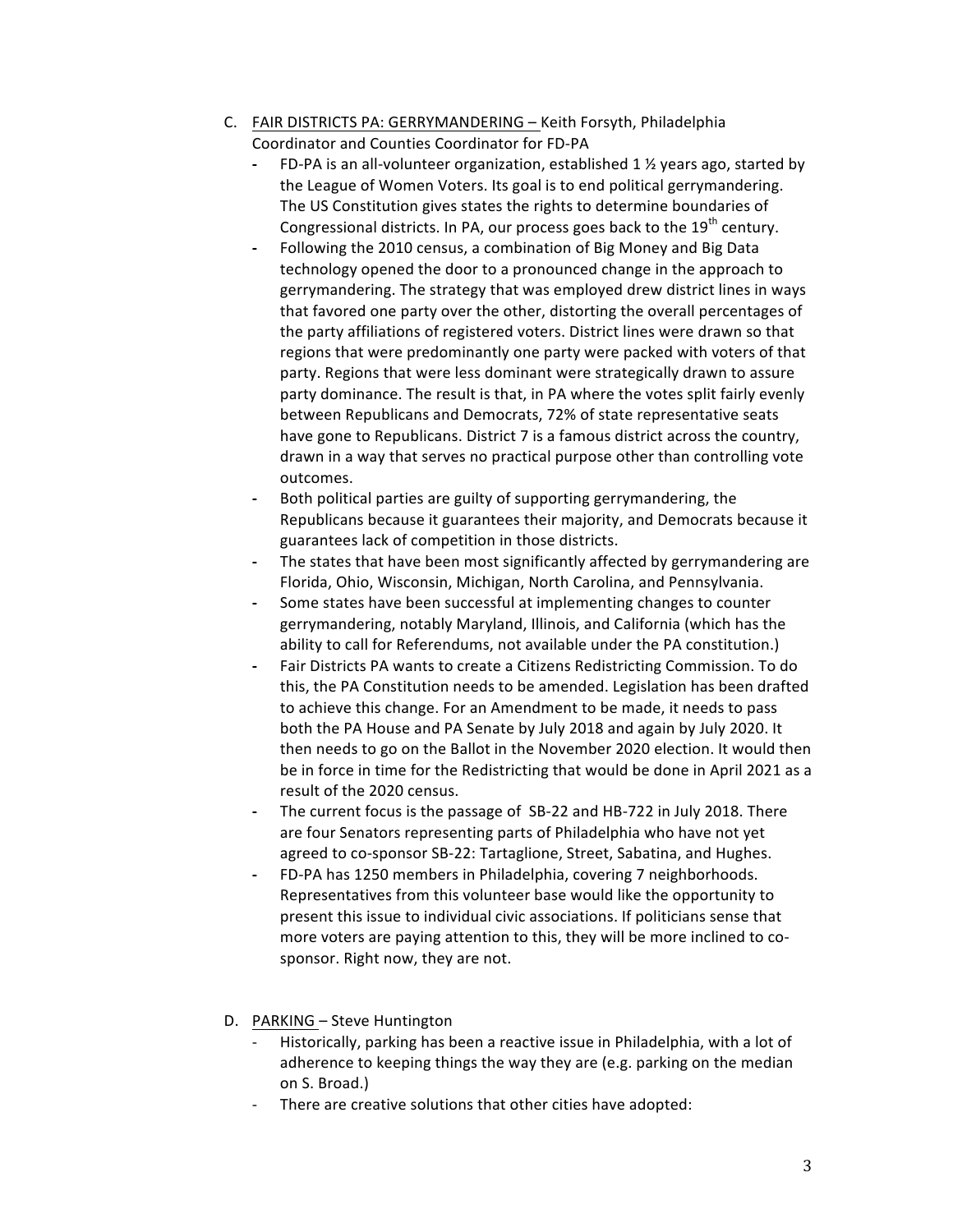- Demand–based Parking, where payment varies based on where and when the parking is needed. This flexibility can achieve a targeted rate of vacant parking spaces at any time, typically the goal for unfilled spaces is 15%.
- **IF Increase price of Permit Parking, using the increased parking revenues** to fund programs in the immediate community
- Facing City Council this Fall is Council President Clarke's Bill 170672, which would double the number of required parking spaces for multi-tenant housing (from 3-6). A blue ribbon citizen-based taskforce, the Zoning Code Commission, spent several years determining the requirements outlined in the current Zoning Code. Have conditions changed in the past five years that merit this change in the Code?
- Mandated parking provides with units increases the cost of the unit, making it less affordable, and raising the issue of garage fronts at the curb.
- Jeff Young, of Council President Clarke's office, has said a Task Force is underway to address parking
- Electric Vehicle Plug-In  $-$  the PCC requested a moratorium on this issue. It is in Council. Councilman-At-Large David Oh's office has created a task force it currently has three EV owners but no civic representatives
- E. ZERO WASTE Nic Esposito (Litter Director for the City)

Philadelphia has an action plan that came out in August – CleanPHL.org. (See GRID magazine this month) ;  $31$  recommendations with an ultimate goal of phasing out use of landfills by 2035, to have city-wide composting.

- F. OTHER ISSUES what do people want to consider addressing in the coming year
	- Alternative Forms of Transportation Trish Callahan of WMAN
	- Preservation Eric Santoro, Spruce Hill
	- Jobs Jeff Hornstein is working on this issue in his day job
	- Land Bank take on abandoned properties in addition to abandoned land – this is very needed in Parkside

### **III.** QUESTIONS FOR ANY OF THE SPEAKERS

Affordable Housing: Brandy Bones - How will Affordable Housing be enforced? Will resales be monitored or restricted?

Steve Huntington said the BIA is looking for options for different kinds of development. The Workforce Housing Program has a resale restriction that lasts only 15 years.

Guy Aiman – CCRA - said that Philadelphia is considered the most affordable city in the northeast. What are the ways to look at this?

Andy  $\text{Top}-\text{CCRA}$  – said we civics have some control over what happens in our neighborhoods. Compromise has been an incentivized approach but there should probably be a mandatory approach.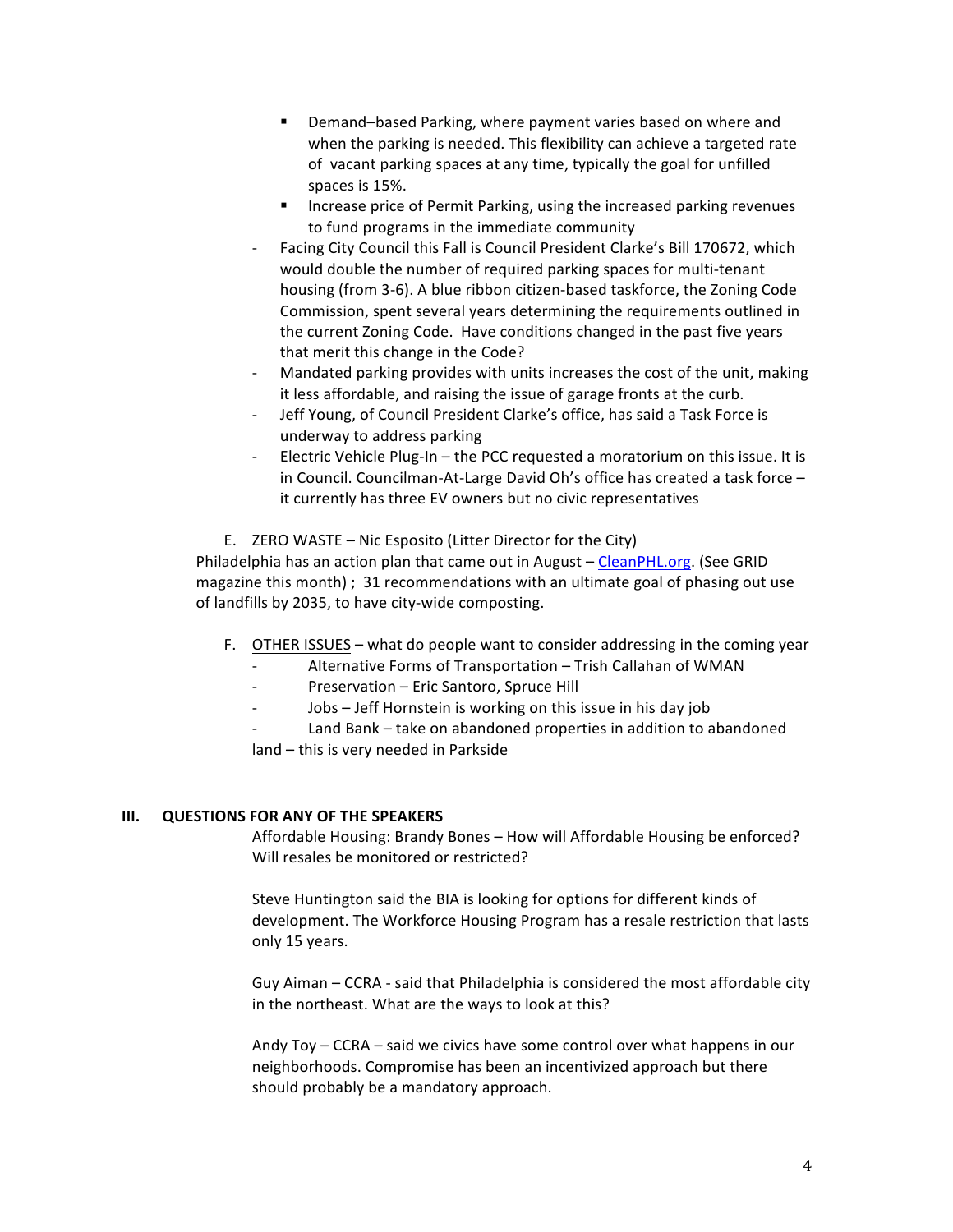# **IV.** BREAKOUT SESSION REPORTS

Breakout groups met separately for one hour to discuss: Affordable Housing; Parking; Vision Zero; Zero Waste; Preservation; Fair Districts;

- A. AFFORDABLE HOUSING Miguel Garces, East Point Breeze
	- Overall goal is to address this issue In all neighborhoods
	- Set up a Crosstown taskforce to address this issue and to educate Crosstown members about the topic
	- Follow/monitor the task force set up by Councilwoman Quinônes-Sanchez and be ready to respond (not currently ready to take a position on the Bill)
	- Recommends that PCC form a Task Force to:
		- o Define Affordable Housing
		- $\circ$  What are our values?
		- $\circ$  Find a way for the City to promote mixed income neighborhoods
		- $\circ$  Educate how do options around affordable housing work?
- B. PARKING Joe Kain, Fishtown
	- First, we find with this issue that it is easy to get into the weeds
	- It is not productive to look at this issue in a vacuum
	- We are unanimous in recommending that the PCC should take this on as a broader issue of Parking and Transportation, involving PPA, SEPTA, meters, enforcement; Have demonstration projects that address different issues
	- Task force should:
		- $\circ$  Look at bigger picture try not to get down in weeds
		- $\circ$  Not impose from outside come up with a toolbox for RCO's top down/ bottom up
		- o Look at City-wide policies
- C. VISION ZERO Maurice Jones, Garden Court
	- Decentralization issue, needing a local approach, local input
	- Education is needed
	- Who is responsible on City vs State streets?
	- PCC should establish a narrative about safety
	- Poll our individual groups about traffic accidents in their area
- D. ZERO WASTE Nic Esposito
	- One good thing is that there is no PRO-TRASH lobby
	- We recommend that a small committee be formed to liaison with the City to interact on
		- $\circ$  Ideashares that happen across the RCO's STEAL THIS IDEA (e.g. Fishtown Fishheads, Northern Liberties bulk buy of lidded recycling bins
		- o Make sure up-to date info gets to members and that PCC knows about potential bills
		- $\circ$  Surveys what do communities need?